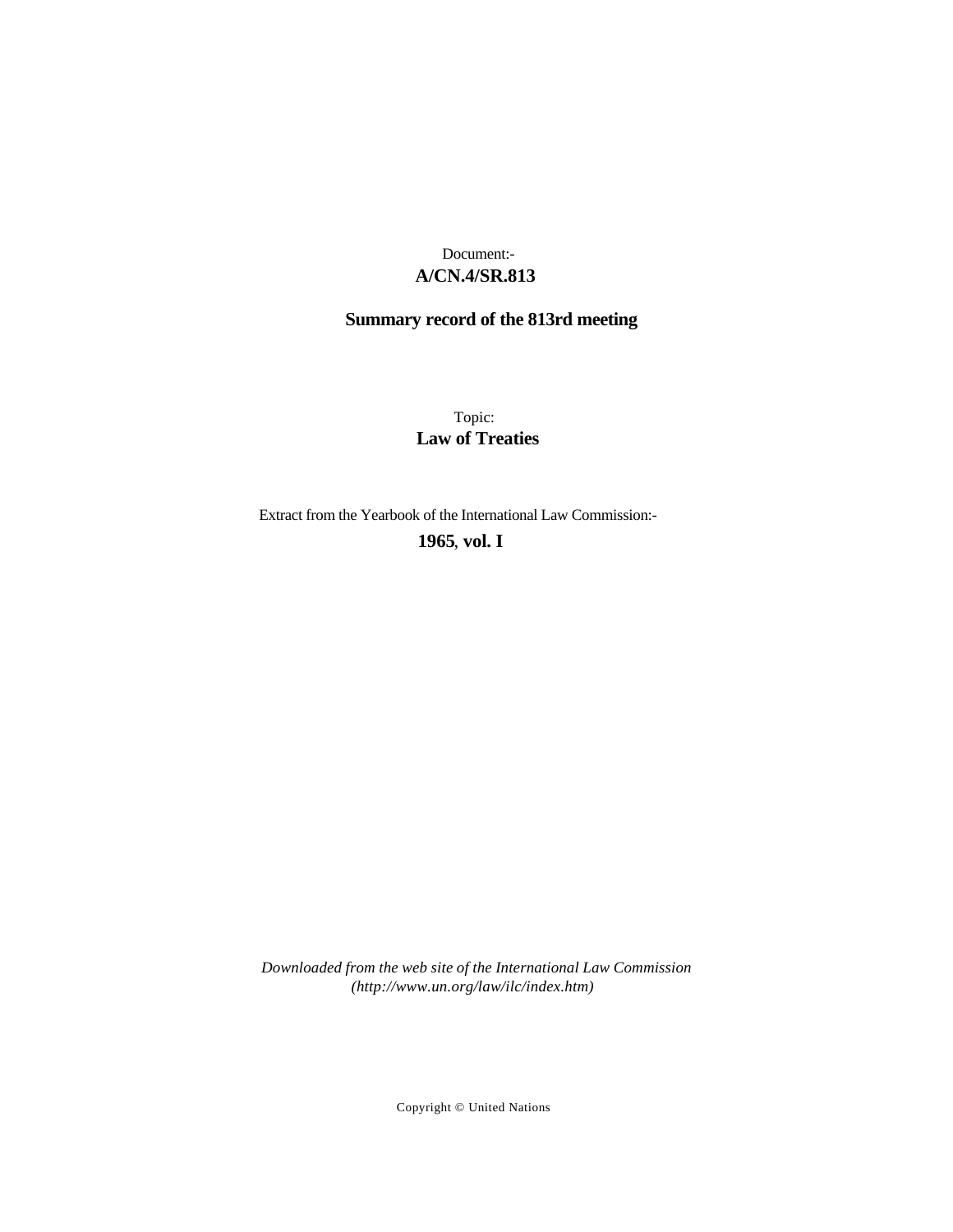down in article 17 had its origin in the principle of good faith, but had since become a legal obligation.

105. Mr. CASTREN said that the Drafting Committee had produced a good text.

106. Sub-paragraph *(a)* reflected the view that the obligation already existed at the negotiating stage. He agreed with Mr. Ago and the Chairman that, in the opening passage, the words " in good faith " should be omitted.

107. For sub-paragraph *(b),* it would be desirable to use clearer and more precise wording, introducing the word " notify " or " declare ".

108. The substance of sub-paragraph (c) he could accept, but the phrase " provided that such entry into force is not unduly delayed " was too vague; there was no need to restore the ten-year period mentioned in the earlier draft, but something more precise should be found. He would not, however, vote against the sub-paragraph as it stood, even if the passage were left unchanged.

109. Mr. ROSENNE said that he, too, was in favour of dropping the reference to good faith.

110. Sub-paragraph *(b)* required some modification because it was not correct to take signature as a point of departure; as had just been pointed out during the discussion on ratification, some treaties were ratified without any signature at all. The obligation operated from the time of the adoption of the text. The provision should be drafted in such a way as not to impose an actual duty on the State to notify whether or not it intended to become a party.

111. Mr. REUTER said that he could agree to the deletion of the words " in good faith " in the opening passage. If the Commission did not wish to commit itself as to the origin of the obligation, an alternative formulation might be " a State is obliged to refrain in good faith... ". The ultimate source of the rule was that it was wrong to deceive the partner.

112. He hoped the Commission would not be too formalistic in drafting sub-paragraph *(b),* where he would prefer the word " express " to the word " notify ". After all, a public speech by the Head of State or, for example, the adoption of a resolution by the United States Senate concerning the Havana Charter, could be regarded as sufficient expression of the intention of the State. If the Commission accepted that suggestion, he would accept the suggestions of other speakers.

113. Mr. YASSEEN said it was correct that the duty to act in good faith was the basis of the rule, but if the words " in good faith " were allowed to stand, they might sow seeds of doubt as to whether the obligation in question was a *de jure* obligation. He would therefore prefer that those words should be dropped, as they had in fact been dropped from the title.

114. Mr. BRIGGS said that if the reference to good faith was dropped, what kind of obligation would remain, particularly at the stage of negotiation when no treaty existed at all ?

115. Mr. RUDA said that the Drafting Committee should be very careful in its choice of language for subparagraph *(b),* because the intention of a State might not necessarily be either notified or manifested expressly.

116. Mr. AGO proposed that the Commission should refer article 17 back to the Drafting Committee.

117. Mr. TSURUOKA said he supported the proposal, but hoped that the Drafting Committee would study Mr. Briggs's comment very carefully. At the negotiating stage one could conceivably speak of the " object " of the treaty, but from the legal point of view the formula was debatable.

118. The CHAIRMAN suggested that, if there was no further comment, article 17 should be referred back to the Drafting Committee with the comments and suggestions put forward during the discussions.

*It was so agreed.<sup>13</sup>*

119. The CHAIRMAN said that, in reply to certain criticisms which had been voiced informally, he wished to explain that, as initially most of the articles had been referred to the Drafting Committee without precise instructions regarding substance, he could hardly prevent members of the Commission from re-opening questions of substance, at least as far as new provisions were concerned.

The meeting rose at 6 p.m.

<sup>18</sup> For resumption of discussion, see 816th meeting, paras. 36-40.

#### **813th MEETING**

*Tuesday, 29 June 1965, at 10 a.m.*

*Chairman:* Mr. Milan BARTOS

*Present:* Mr. Ago, Mr. Amado, Mr. Briggs, Mr. Castrén, Mr. Elias, Mr. Lachs, Mr. Pal, Mr. Pessou, Mr. Reuter, Mr. Rosenne, Mr. Ruda, Mr. Tsuruoka, Mr. Tunkin, Mr. Verdross, Sir Humphrey Waldock, Mr. Yasseen.

# **Law** of **Treaties (A/CN.4/175 and Add.1-4, A/CN.4/177 and Add.l and 2, A/CN.4/L.107)** *(continued)*

[Item 2 of the agenda]

DRAFT ARTICLES PROPOSED BY THE DRAFTING COMMITTEE *(continued)*

ARTICLE 18 (Formulation of reservations)<sup>1</sup>

The CHAIRMAN invited the Commission to consider the new text of article 18 proposed by the Drafting Committee, which read:

<sup>&</sup>lt;sup>1</sup> For earlier discussion on the section concerning reservations, see 796th meeting, paras. 9-58, 797th meeting, paras. 5-78, 798th meeting, 799th meeting, paras. 10-85, and 800th meeting.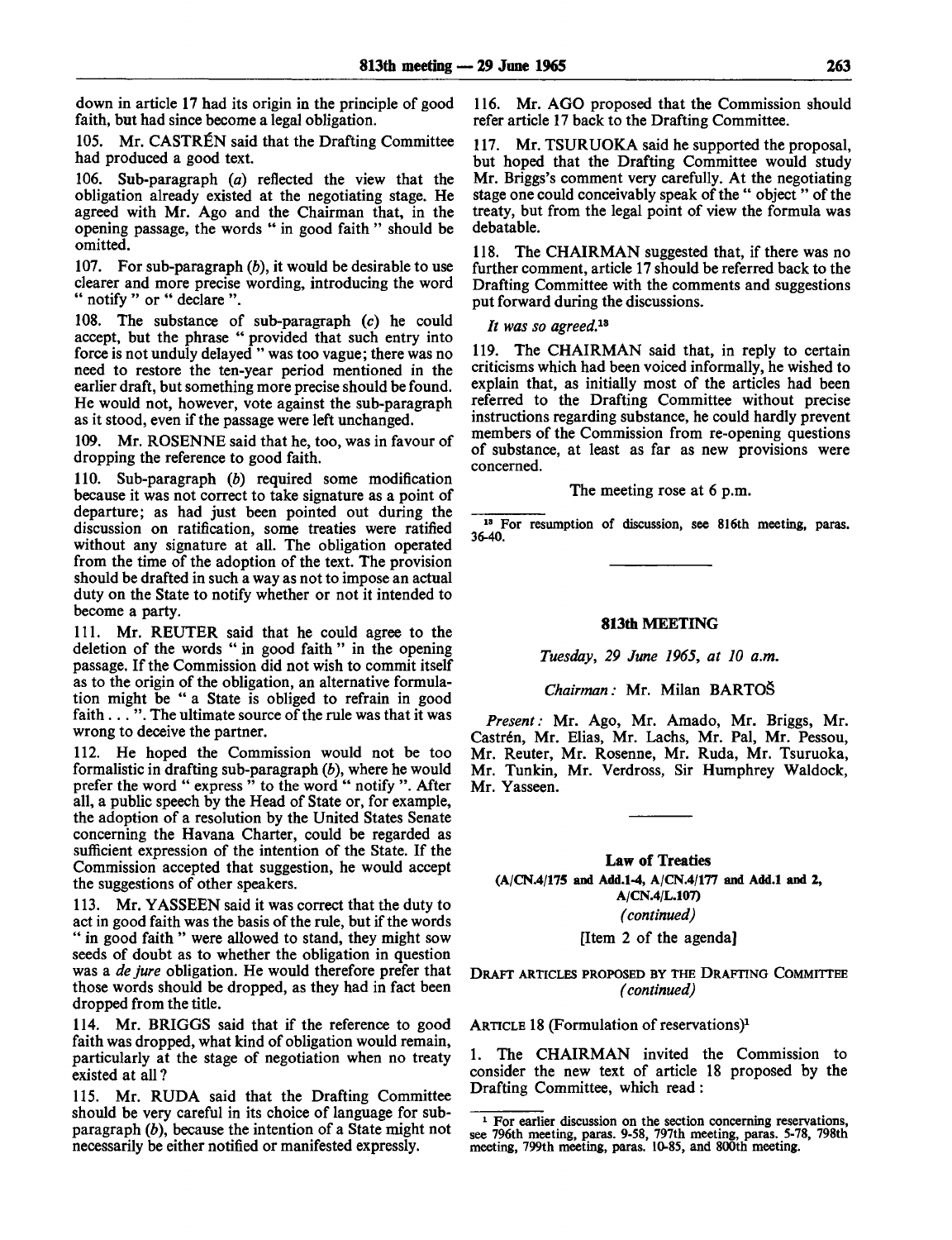" A State may, when signing, ratifying, acceding to, accepting or approving a treaty, formulate a reservation unless :

*(a)* The making of the reservation is prohibited by the treaty or by the established rules of an international organization;

*(b)* The treaty authorizes the making of specified reservations which do not include the reservation in question; or

(c) In cases where the treaty contains no provisions regarding reservations, the reservation is incompatible with the object and purpose of the treaty."

2. Sir Humphrey WALDOCK, Special Rapporteur, said that, on the subject of reservations, the Commission had had before it two sets of provisions, the articles adopted in 1962 and his own rearrangement of the first three articles, as proposed in his fourth report (A/CN.4/ 177/Add.l). After the discussion in the Commission, the matter had been referred to the Drafting Committee, which had decided of adhere to the 1962 arrangement to the extent of retaining the first provision of article 18 on the formulation of reservations. In the case of articles 19 and 20, however, the Drafting Committee had adopted many of the provisions suggested by him in his fourth report, thereby greatly simplifying the presentation of the articles, while retaining all the real substance of the 1962 formulation.

3. Article 18 as redrafted embodied the substance of paragraph 1 of the 1962 text of article 18 but contained only three sub-paragraphs because the new paragraph *(a)* covered the substance of sub-paragraphs *(a)* and *(b)* of the former paragraph 1.

4. Mr. RUDA asked that the opening words " A State may " should be rendered in Spanish by *Todo Estado puede;* that formulation would be more categorical and so would conform more with the spirit of the rule which article 18 was intended to embody.

5. Mr. ROSENNE suggested that the opening phrase would be lightened if it read: " A State may, when signing or otherwise expressing its consent to be bound by a treaty, formulate reservations .. . ".

6. He suggested that in paragraph *(a)* the words " the making of" should be deleted as unnecessary; the English text would thus be brought closer to the French.

7. In paragraph *(b),* the wording " authorizes the making of specified reservations" seemed unduly narrow and should be replaced by " authorizes reservations to specific provisions ".

8. In paragraph  $(c)$ , the opening words " [in cases where] the treaty contains no provisions regarding reservations " should be replaced by : " in other cases ".

9. Mr. BRIGGS said that some States had misunderstood the distinction drawn by the Commission in 1962 between the formulation and the making of a reservation. Personally, he preferred the expression " propose a reservation " for the opening sentence of article 18.

10. Moreover, he thought that the compatibility test should not be limited to cases where the treaty contained no provisions regarding reservations; it should apply to all cases. He accordingly suggested that the opening sentence should be amended to read: " A State may, when signing, ratifying, acceding to, accepting or approving a treaty, propose any reservation compatible with the object and purpose of the treaty unless : ". That sentence would be followed by the two exceptions set out in paragraphs *(a)* and *(b).*

11. Mr. YASSEEN said that, in his opinion, paragraph *(b)* could not be reconciled with the principle, which had been adopted by the Commission, of the freedom to make reservations to multilateral treaties. The fact that a treaty authorized reservations to some of its clauses did not mean that reservations to other clauses were inadmissible. He could accept the paragraph if the word " exclusively " was introduced after the word " authorizes ".

12. Mr. CASTREN said that the Drafting Committee's redraft of the articles on reservations was based on the articles adopted by the Commission in 1962. But apart from simplifying and rearranging the articles in several respects, the Committee had introduced several ideas taken from the proposals submitted by the Special Rapporteur at the current session. As always, the Drafting Committee's text was very clear and concise, and he was prepared to accept it as a whole, although he had previously supported the system proposed by the Special Rapporteur.

13. He proposed that in paragraph *(b)* the word " only " should be inserted after the word " authorizes "; that amendment would have the same effect as Mr. Yasseen's.

14. Mr. AGO said that the Drafting Committee's redraft of article 18 was a compromise, probably the only one on which agreement was possible. He therefore urged members of the Commission not to try to bias the text to one side or another.

15. He disagreed with Mr. Yasseen's opinion that the system adopted by the Commission was that of freedom to make reservations. If the treaty contained provisions concerning reservations, the matter was settled by the treaty; but if the treaty itself expressly authorized reservations to specific articles, then it followed that reservations to other articles were not authorized.

16. Mr. Briggs's suggested amendment would complicate matters considerably. The compatibility test, which was undoubtedly difficult to apply, should be used only where the treaty was silent on the subject of reservations. Where the parties had been careful to specify in the treaty the clauses to which it was permitted to make reservations, or those to which no reservations could be made, the compatibility test was unnecessary. The parties would undoubtedly not be so careless as to include among the clauses to which reservations were permitted, or to leave out of the list of articles to which reservations were prohibited, clauses that were essential to the object and purpose of the treaty.

17. Mr. PAL, referring to Mr. Rosenne's suggested drafting change in paragraph *(a),* said that it was essential to retain the word " the " before the word " reservation ".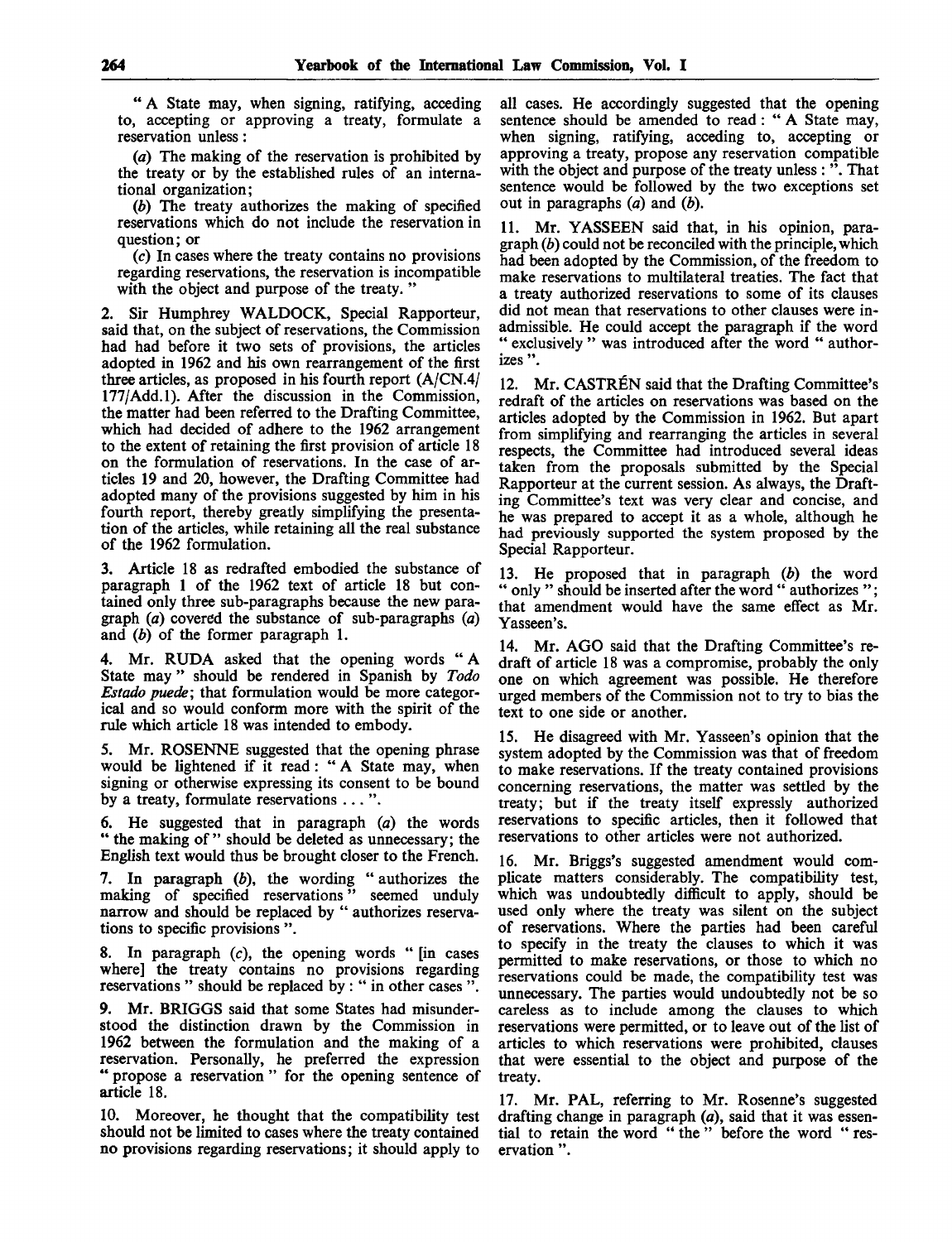18. Mr. TUNKIN appealed to members not to try to change the substance of article 18, which represented a reasonable compromise. The text proposed by the Drafting Committee reflected existing practice and was based on the relevant General Assembly resolutions. Under the very flexible system embodied in article 18, the way was left open for a supplementary agreement resulting from the making of a reservation by one State and its acceptance by another.

19. Mr. AM ADO supported Mr. Tunkin's remarks. The Drafting Committee consisted of members of the Commission representing different legal systems, and if that Committee could not reach agreement on some point, there was little purpose in pursuing the matter further. On the other hand, if the Committee submitted a text which was the outcome of a number of concessions, then it was not necessary to discuss it again; he did not believe in perfectionism.

20. But whenever there was talk of compromise, he always asked himself whether the compromise was on the legal aspect or on the practical aspect. In his view, it was pointless to propose what might be excellent in theory, if it was not acceptable to governments. Provisions like that at the end of article 18 were intended to be applied by States. Even should States accept the provision, how would they apply it ?

21. To him, the meaning of the expression " specified reservations " in paragraph *(b)* was obscure; but if the other members of the Commission accepted it, he would do likewise.

22. Mr. YASSEEN said that he was very sensitive to Mr. Ago's appeal, but the view he had expressed was based on the actual wording of the opening sentence of the article, which manifestly laid down a principle, followed by a number of exceptions.

23. With regard to paragraph *(b)* he said that Mr. Ago himself had argued that where the treaty authorized reservations to certain clauses, the implication was that reservations to other clauses were not permitted. But if that was the case, why not say so in the treaty ? The problem was a practical one. In order to encourage States to accept a treaty which contained a very controversial clause, the treaty might specify that reservations could be made to that clause. But if the treaty contained no such provision regarding its other clauses, it did not follow that reservations to those other clauses were prohibited. In his view, the principle of freedom to make reservations remained valid, unless the treaty clearly prohibited them.

24. The CHAIRMAN, speaking as a member of the Commission, expressed support for Mr. Castrén's proposal.

25. Mr. TSURUOKA said that, if paragraph *(b)* was amended in the manner proposed by Mr. Yasseen and Mr. Castrén, he would be obliged to vote against it. Where a treaty prohibited reservations to certain specific clauses, it was most unusual to specify that the prohibition related exclusively to those clauses. The sole effect of the addition of the word " only " or " exclusively " in paragraph *(b)* would be to extend the freedom to make reservations, and he was opposed to that because he was opposed to disorder.

26. Sir Humphrey WALDOCK, Special Rapporteur, summing up the discussion, said that he fully agreed with Mr. Ago and Mr. Tunkin. As redrafted, article 18 represented a delicate balance between the freedom to make reservations and the restrictions which might arise from actual treaty provisions.

27. The Drafting Committee had been fully aware of the considerations put forward by Mr. Yasseen. The question had also been discussed on a number of occasions by the Commission, which had arrived at the conclusion that, where a treaty authorized reservations to certain specific provisions, the natural implication was that those were the only provisions to which reservations were allowed. Any departure from that assumption would open the door wide to the making of reservations. It would also disturb the position with regard to a treaty which prohibited certain specific reservations; in that case, the implication was that all other reservations were admitted. If, however, the concept suggested by Mr. Yasseen were introduced, the point raised by Mr. Briggs would then arise, namely whether the compatibility test in paragraph (c) should not also apply to such provisions.

28. The suggestion by Mr. Rosenne concerning the opening sentence of article 18, although it might appear to be an improvement in language, was not acceptable. It should be remembered that signature did not always express consent to be bound. A reservation could be formulated by a State when signing, without thereby giving its consent to be bound; in a case of that kind, article 20<sup>2</sup> provided that the reservation must be confirmed at the time when the State gave its consent to be bound. Accordingly, it would be inaccurate to suggest in the opening sentence of article 18 that a reservation could only be formulated at the time when a State signed a treaty with intent to be bound.

29. He suggested that article 18 be referred back to the Drafting Committee with the various suggestions put forward during the discussion.

*It was so agreed.<sup>3</sup>*

ARTICLE 19 (Acceptance of and objection to reservations)<sup>4</sup>

30. The CHAIRMAN invited the Commission to consider the new text of article 19 proposed by the Drafting Committee, which read :

" L A reservation expressly or impliedly authorized by the treaty does not require any subsequent acceptance by the other contracting States unless the treaty so provides.

2. When it appears from the nature of a treaty, the limited number of the contracting States or the circumstances of its conclusion that the application of the treaty in its entirety between all the parties is an essential condition of the consent of each one to be bound, a reservation requires acceptance by all the States parties to the treaty.

<sup>2</sup>  *vide infra,* para. 72.

<sup>8</sup> For resumption of discussion, see 816th meeting, paras. 41 and 42.

<sup>4</sup> For earlier discussion on the section concerning reservations, see 796th meeting, paras. 9-58, 797th meeting, paras. 5-78, 798th meeting, 799th meeting, paras. 10-85, and 800th meeting.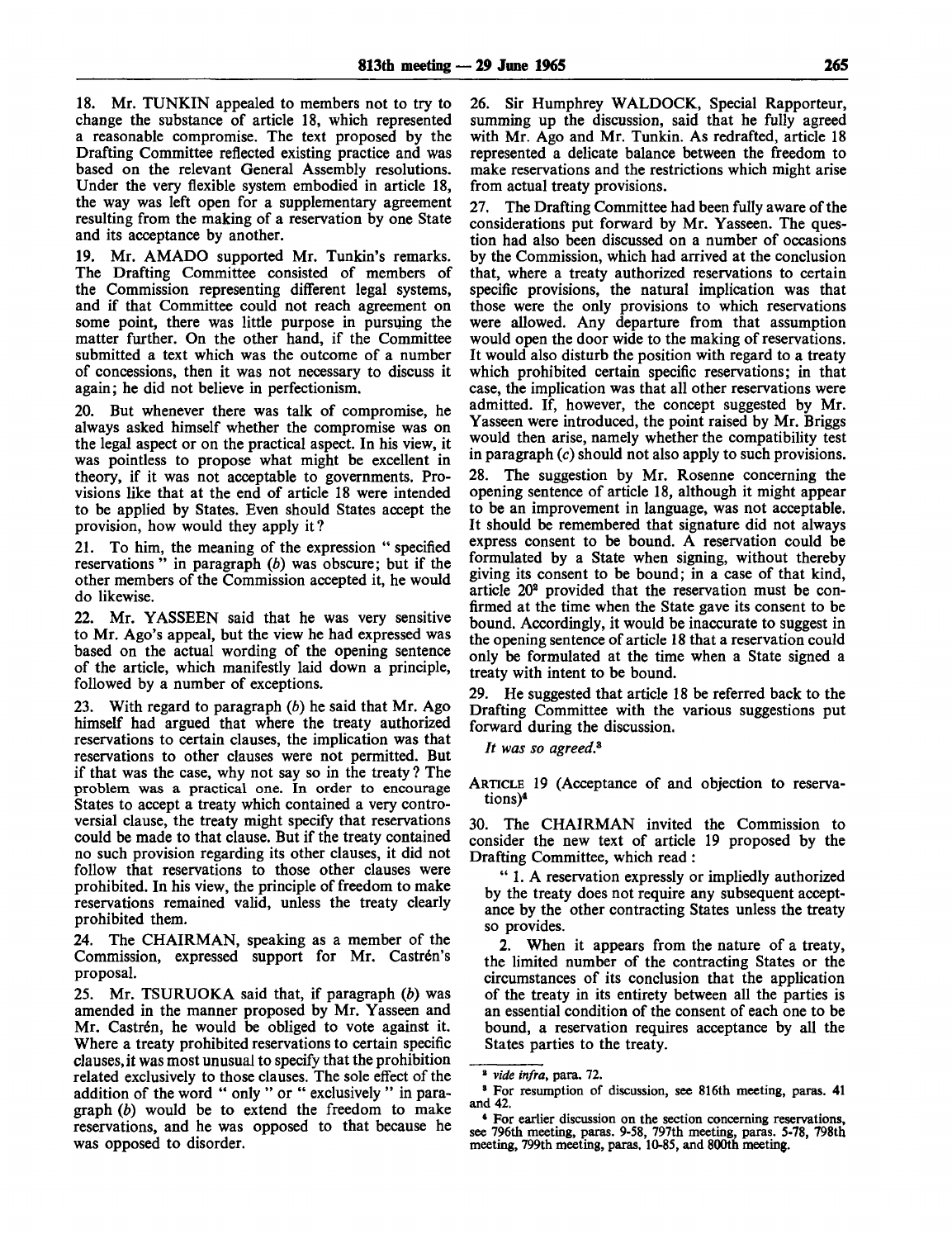3. When a treaty is a constituent instrument of an international organization, the admissibility of a reservation shall be determined by decision of the competent organ of the organization, unless the treaty otherwise provides.

4. In cases not falling under the preceding paragraphs of this article:

*(a)* Acceptance by another contracting State of the reservation makes the reserving State a party to the treaty in relation to that State if or when the treaty is in force;

*(b)* An objection by another contracting State to a reservation precludes the entry into force of the treaty as between the objecting and reserving States unless a contrary intention is expressed by the objecting State.

5. For the purposes of paragraphs 2 and 4 a reservation is considered to have been accepted by a State if it shall have raised no objection to the reservation by the end of a period of twelve months after it was notified of the reservation or by the date on which it expressed its consent to be bound by the treaty, whichever is later.

6. An act expressing the State's consent to be bound which is subject to a reservation is effective as soon as at least one other contracting State which has expressed its own consent to be bound by the treaty has accepted the reservation. "

31. Sir Humphrey WALDOCK, Special Rapporteur, said that the new text of article 19 represented a rearrangement of the material in the former articles 19 and 20. It contained the substance of the old article 19 and, from the old article 20, the provisions regarding the inferences to be drawn from the absence of objection, in other words, the question of tacit consent. All the procedural elements had been transferred to the new article 22.<sup>5</sup>

32. Mr. LACHS suggested that the Commission should consider the article paragraph by paragraph.

*It was so agreed.*

# *Paragraph 1*

33. Mr. VERDROSS said that the words " does not require any subsequent acceptance " should be replaced by the words " is valid even if it has not been accepted "; there could be no obligation on States to accept a reservation.

34. Mr. LACHS said he agreed with Mr. Verdross that the question was not one of acceptance but of the validity of a reservation notwithstanding an objection. The wording of paragraph 1 should be changed to make that meaning clear.

35. Mr. ROSENNE said that, if read in conjunction with the provisions of article 21, the formulation in paragraph 1 was quite adequate. It was his understanding that the title of section III was to be amended to read : " Reservations to multilateral treaties ".

*Paragraph 2*

36. Mr. LACHS proposed the deletion of the two phrases, " the nature of a treaty " and " or the circumstances of its conclusion ". The Commission had already adopted in article 18 the compatibility test, and the " nature " of a treaty was determined precisely by its object and purpose. It was sufficient to retain the one criterion, that of the compatibility with the object and purpose of the treaty, which had been adopted by the International Court of Justice. It would be a source of confusion if further criteria were introduced.

Mr. RUDA said that paragraph 2 embodied the rules set out in the former paragraph 3 of article 20 of the 1962 formulation. That text, however, had contained in its sub-paragraph *(b)* an exception relating to States which were " members of an international organization which applies a different rule to treaties concluded under its auspices ". In view of the importance of the matter from the point of view of safeguarding the practice of the Organization of American States, he asked the Special Rapporteur whether any provision for that exception would be made in the revised draft articles.

38. Mr. VERDROSS said that the idea underlying paragraph 2 was acceptable, but his comment on paragraph 1 was again applicable. The words " is not valid unless it is accepted " should be substituted for the words " requires acceptance ".

39. Mr. TUNKIN said that the purpose of paragraph 2 was to express the rule relating to reservations to treaties with a limited number of contracting States. He therefore suggested that the provision should be redrafted to read: " When, in a treaty with a limited number of contracting States, it appears from the nature of the treaty or the circumstances of its conclusion that .. . ".

40. Sir Humphrey WALDOCK, Special Rapporteur, pointed out, in reply to Mr. Lachs, that paragraph 2 would operate mainly in cases where a reservation had been formulated under paragraph (c) of article 18.

41. The reference to "the nature of a treaty" was intended to cover treaties in which the obligations of the various contracting parties were closely interrelated, for in such cases the treaty clearly had to be binding as a whole or else would not be binding at all.

42. With regard to the expression " limited number of contracting States ", he recalled the difficulties which had arisen with that and similar expressions; the Drafting Committee would have to make a further attempt to find a suitable expression.

43. Mr. LACHS said he agreed to some extent with the Special Rapporteur, but he was concerned at the contradiction between articles 18 and 19. Under paragraph (c) of article 18 a State was debarred from making a reservation which was incompatible with the object and purpose of the treaty. Article 19 specified that, for a reservation to be valid, all the parties to the treaty must accept it, thus appearing to open the door which had been closed by article 18. The provisions of paragraph 2 of article 19 should lay stress on the character of the treaty linked with the number of parties.

44. Sir Humphrey WALDOCK, Special Rapporteur, said that there was undoubtedly a logical difficulty, in

<sup>6</sup> See 814th meeting, para. 22.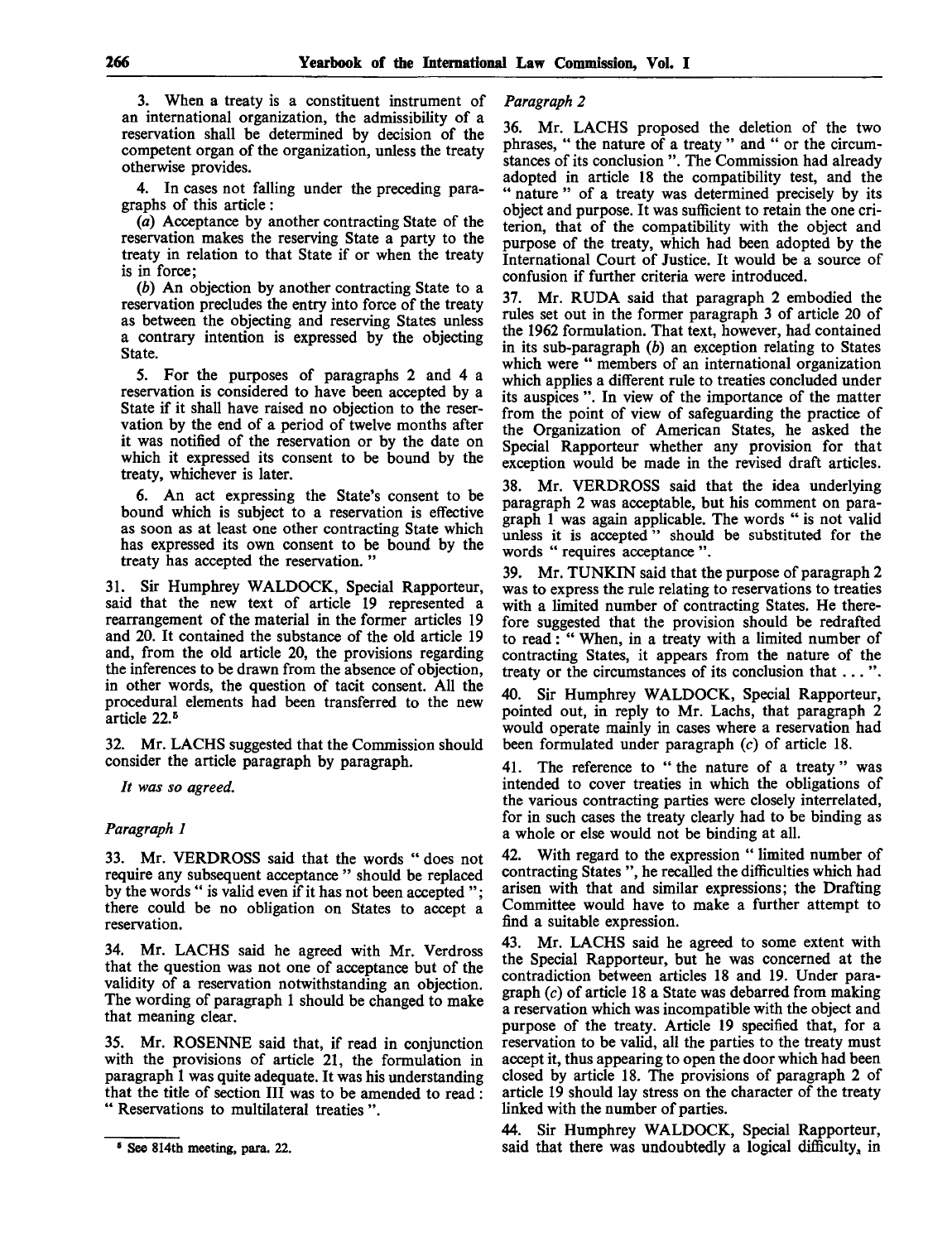that there was an inherent contradiction between the rule in article 18, prohibiting the formulation of a reservation which was incompatible with the object and purpose of the treaty, and the provision in article 19 for the acceptance of a reservation. That contradiction, however, was the basis of the flexible system. It should be remembered that there was no compulsory adjudication of disputes and that there was a strong element of subjectivity in the matter. In the circumstances, the criterion applied was that of acceptance.

45. Mr. LACHS suggested that the point should be referred to the Drafting Committee.

Mr. REUTER suggested that the words "the limited number" might perhaps be replaced by the words " the limitation on the number", since the reference was to treaties intended to be applied by a specified number of States and not to open treaties.

47. The CHAIRMAN, speaking as a member of the Commission, said that the meaning of the expression " limited number" should be explained, because it could denote either a small number or a specified group of States.

48. Sir Humphrey WALDOCK, Special Rapporteur, said that in the past two years he had made several attempts to find wording that would express the idea of a treaty to which a comparatively small number of States were parties; he feared that the problem was not one which language alone could solve.

49. Mr. BRIGGS said that, in view of the looseness of the rule stated in paragraph 4, paragraph 2 served to indicate certain types of treaties to which a reserving State could not become a party if another State objected to the reservation and the reserving State wished to maintain it.

50. With regard to the question of the number of contracting States, he recalled that the Commission's 1962 text had referred to " a small group of States "; Governments had, however, objected to that expression as unduly vague and not providing an adequate criterion. The matter was one in which it had not been found possible to arrive at any decision, just as no precise definition of general multilateral treaties had been adopted. Paragraph 2 accordingly mentioned three factors : the nature of the treaty, the limited number of the contracting States, and the circumstances of its conclusion.

51. Personally, he thought that States would not accept the idea that a reserving State could, while maintaining its reservation, become a party to any treaty merely because one other State accepted the reservation.

52. »Mr. ROSENNE suggested the deletion of the word " limited " which, in the context, was ambiguous. It was not the number of contracting States that was relevant but the number of States to which the treaty was initially open. All the members were agreed on the thought which it was desired to express in paragraph 2, and consequently the matter might perhaps be explained in the commentary.

53. He shared Mr. Lachs's doubts concerning the introduction of the concept of" the nature of the treaty "; the essential factors should be the initially limited number of contracting States and the circumstances of the conclusion of the treaty.

## *Paragraph 3*

54. Mr. ROSENNE said that the use of the term admissibility of a reservation " was not consistent with the terminology adopted in the remainder of the draft, which would have required the use of the term " acceptance ". He also proposed the phrase " competent organ of that organization " in the penultimate phrase. The constituent instruments of WHO and IMCO had been adopted at conferences convened by the United Nations, the Secretary-General of the United Nations being designated as the depositary.<sup>6</sup> In the case of reservations to the WHO Constitution, their acceptance had been decided by the World Health Assembly, but in the case of reservations to the IMCO Convention, the General Assembly of the United Nations had decided, by resolution 1452 A(XIV), that the IMCO Assembly was the competent organ to decide upon their acceptance, and that rule should be included in the Commission's articles.

55. Mr. LACHS recalled the situation with regard to the International Atomic Energy Agency.

56. The CHAIRMAN pointed out that IMCO's constitution had not been adopted by a constituent Assembly of IMCO. Article 19 did not deal with the case where the constituent instrument of an organization was drawn up by the organ of another organization.

# *Paragraph 4*

57. Mr. CASTREN said that the substance of paragraph 4 was acceptable to him. He asked in what sense the expression " contracting State " was being used in that paragraph as well as paragraphs 1, 2 and 6 and in articles 20 and 22; the expression " any State to which it is open to become a party to the treaty " had been used in the text adopted in 1962 and the word " party " in the Special Rapporteur's proposal. The meaning of the new expression was not clear. In paragraph 4 it appeared to refer to States which had adopted the text of the treaty, or which had signed subject to ratification.

58. Sir Humphrey WALDOCK, Special Rapporteur, said that the question was both pertinent and awkward. Personally, he would prefer to leave the matter pending until all the draft articles were in final form. It would then be appropriate to go through all the articles to give final form to all the passages which referred to "parties" and to " contracting States ". The latter expression was used in a technical sense and would have to be defined; it had been adopted as a substitute for the very vague notion of " States concerned ". The intention was to refer, in most cases, to the States which had adopted the text and to those to which it was open to accede to the treaty. The question which States constituted " contracting States ' had been left open and would have to be re-examined when the work on all the draft articles was completed.

<sup>•</sup> Constitution of the World Health Organization in United Nations *Treaty Series,* Vol. 14; Constitution of the Inter-Governmental Maritime Consultative Organization in United Nations *Treaty Series,* Vol. 289.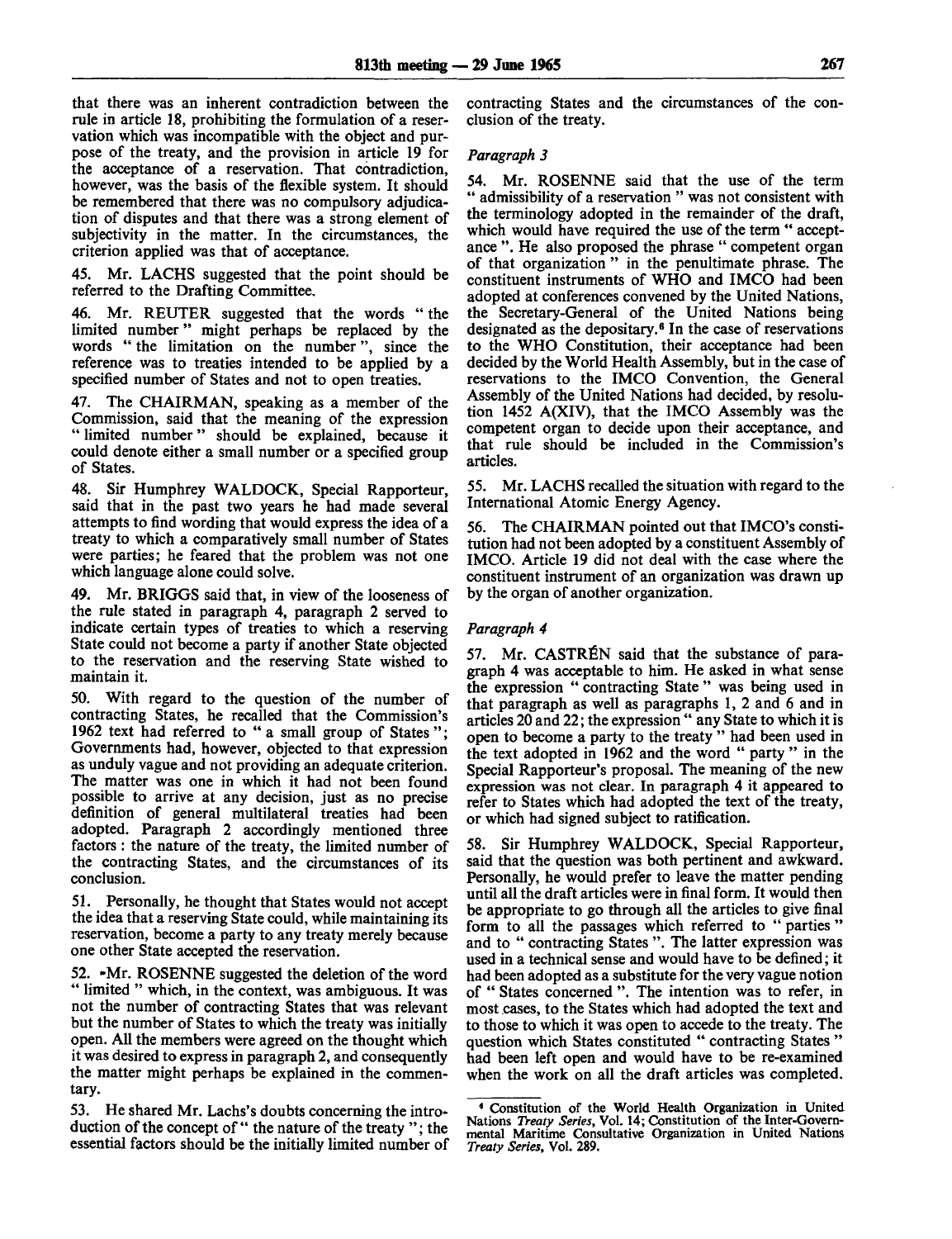59. Mr. CASTREN said that he was satisfied with the Special Rapporteur's explanation and his assurance that the question would be dealt with later.

Mr. BRIGGS said that he would have to vote against article 19 because of paragraph 4. Quite aside from the principle—with which he disagreed—the drafting of paragraph 4 was defective. Acceptance of a reservation by one contracting State could not make the reserving State a party to the treaty. Nor could an objection, to a reservation preclude the entry into force of the treaty as between the objecting and reserving State, but it would preclude the application of the treaty between them.

61. Mr. LACHS said he agreed with Mr. Briggs's objection to sub-paragraph *(a).*

62. He also had misgivings about sub-paragraph *(b),* which should not start with the presumption that an objection to a reservation would prevent the establishment of treaty relations between the reserving State and the objecting State. It should first stipulate that the particular provision to which a reservation had been made would not be binding as between the two States, and then add that the treaty as a whole would not be binding between them if that was the clear intention of the objecting State. There were a number of different possibilities to take into account, particularly those to be found in the practice of Latin American States.

63. Mr. ROSENNE asked what had been the fate of paragraph 5 in the Special Rapporteur's revised text of article 19 in his fourth report (A/CN.4/177/Add.l), which had been an important and welcome innovation introduced to solve the very problem that had prompted the Secretary-General of the United Nations to bring before the General Assembly the question of reservations to the Convention on the Prevention and Punishment of the Crime of Genocide. The rule as formulated by the Special Rapporteur in that paragraph had been correct and had filled a serious gap in the draft.

64. Sub-paragraph *(a)* of the Drafting Committee's text for paragraph 4 might require modification, but the structure of sub-paragraph *(b)* seemed to him correct, and he found Mr. Lachs's criticism unwarranted.

65. Sir Humphrey WALDOCK, Special Rapporteur, in reply to Mr. Rosenne's question, said that a rule similar to that which had appeared in paragraph 5 of the text in his fourth report was set out in paragraph 6 of the Drafting Committee's proposal for article 19; it laid down that an act expressing consent to be bound became effective when at least one other contracting State that had expressed its consent to be bound by the treaty had accepted the reservation. The former instrument would then count for the purpose of establishing whether or not the treaty had come into force, if its entry into force required a certain number of ratifications or acceptances.

66. With regard to sub-paragraph *(b),* he said the general view in the Commission appeared to be that the natural interpretation of an objection was that the treaty would come into force with the reservation as between the reserving and the objecting State, unless there was some indication to the contrary.

# *Paragraph 5*

67. Mr. ROSENNE said that the phrase "it was notified " was too vague, since it was virtually impossible to determine in general terms the precise moment when a notification had been received, for reasons which he had explained at the 803rd meeting.

#### *Paragraph 6*

68. Mr. ROSENNE said that to be consistent with the language used in earlier articles, the phrase " is effective ' should be replaced by the phrase " becomes operative ".

69. Sir Humphrey WALDOCK, Special Rapporteur, summing up the discussion, said, in reply to Mr. Ruda's inquiry,<sup>7</sup> that the question of safeguarding the position of regional organizations such as the Organization of American States which applied a different rule concerning reservations to treaties concluded under their auspices, might perhaps be examined in conjunction with the proposal he had made in his fourth report (A/CN.4/177) for including an article 3 *bis,* dealing with the constituent instruments of international organizations.<sup>8</sup> The Commission might then consider whether or not such a general provision should be extended to cover the Latin-American practice regarding reservations, which had formed the subject of the 1962 text of article 20, paragraph 3 *(b).*

70. He suggested that article 19 should be referred back to the Drafting Committee in the light of the comments made, particularly on paragraph 2.

71. Mr. RUDA said that the Special Rapporteur's explanation satisfied him entirely. The question had been asked in the Drafting Committee, and he wanted to make sure that the Special Rapporteur's answer would appear in the record and would be taken into account in the drafting of the new article 3 *bis.*

*Article 19 was referred back to the Drafting Committee,* as suggested by the Special Rapporteur.<sup>9</sup>

## ARTICLE 20 (Procedure regarding reservations)<sup>10</sup>

72. The CHAIRMAN invited the Commission to consider the new text of article 20 proposed by the Drafting Committee, which read :

" 1. A reservation, an express acceptance of a reservation, and an objection to a reservation must be formulated in writing and communicated to the other contracting States.

2. If formulated on the occasion of the adoption of the text or upon signing the treaty subject to ratification, acceptance or approval, a reservation must be formally confirmed by the reserving State when expressing its consent to be bound by the treaty. In such a case the reservation shall be considered as having been formulated on the date of its confirmation. "

<sup>7</sup>  *vide supra,* para. 37.

<sup>8</sup> For text of article 3 *bis,* see 820th meeting.

<sup>•</sup> For resumption of discussion, see 816th meeting, paras. 43-53.

<sup>&</sup>lt;sup>10</sup> For earlier discussion on the section concerning reservations, see 796th meeting, paras. 9-58, 797th meeting, paras. 5-78, 798th meeting, 799th meeting, paras. 10-85, and 800th meeting.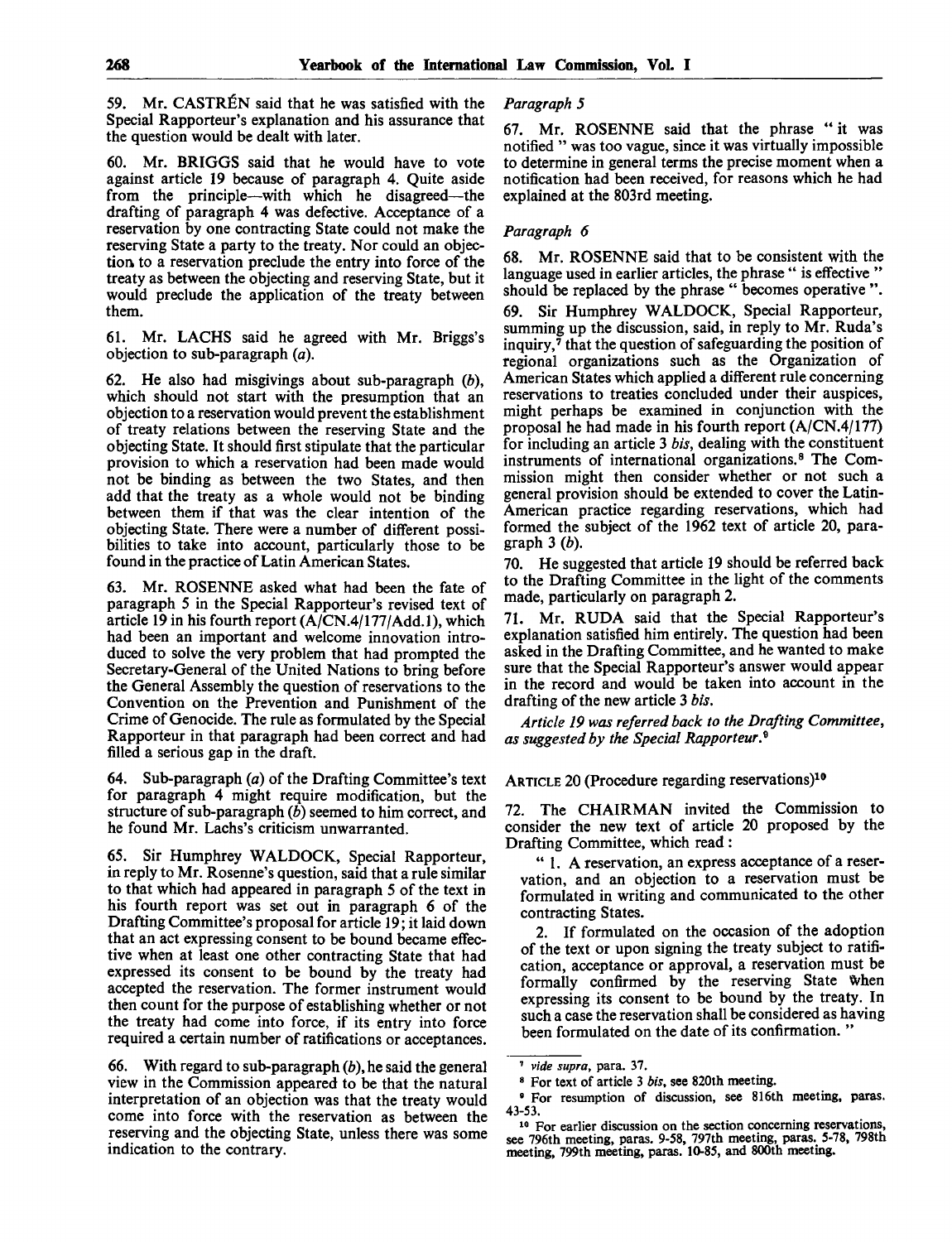73. Sir Humphrey WALDOCK, Special Rapporteur, said that paragraph 2 contained the rule approved by the Commission in 1962 that, when a reservation was formulated at the time of the adoption of the text of a treaty or at the moment of signature subject to ratification, it had to be formally confirmed when the reserving State expressed its consent to be bound.

74. The discussion on the matter at the current session had made him wonder whether one point had been overlooked, namely, how such a provision would dovetail with the rules laid down in article 19 about acceptance, rejection or tacit acceptance of a reservation. The view he had put forward in the Drafting Committee, which had been accepted, was that probably the rules would apply as from the time the reservation had been confirmed; otherwise, it might be difficult to frame a rule governing the case of tacit consent.

75. The CHAIRMAN, speaking as a member of the Commission, asked whether the final passage in paragraph 2, reading " the reservation shall be considered as having been formulated on the date of its confirmation", did not conflict with the provisions of article  $17<sup>11</sup>$  relating to the obligation of good faith. Was the reserving State bound during the period between the formulation and the confirmation of the reservation ?

76. Sir Humphrey WALDOCK, Special Rapporteur, said that the question put by the Chairman was more pertinent to article 17 and to the whole issue of how the obligation of good faith operated when a State made a reservation.

77. The CHAIRMAN, speaking as a member of the Commission, said that article 17 specified that a State was obliged in good faith to refrain from acts calculated to frustrate the object of a treaty when it had expressed its consent to be bound by the treaty pending the entry into force of the treaty.

78. Mr. LACHS said that he was preoccupied by the same kind of problem as that mentioned by the Chairman. Some thought would have to be given to the question what was the status of a reservation between the time it was formulated and the time it was confirmed.

79. Paragraph 1 of article 20 was correct as far as it went, but should be expanded to cover the case of tacit acceptance; States often preferred to accept a reservation tacitly rather than expressly.

80. He was not in favour of retaining the provision requiring an acceptance or an objection to be communicated to the other States direct, particularly as that provision might lead to difficulties if there were no diplomatic relations between some of the parties. Greater flexibility was needed and notification would suffice. Some such wording as was used in article 15  $(c)$  would be preferable.

81. Sir Humphrey WALDOCK, Special Rapporteur, explained that the word " communicated" did not necessarily denote the process Mr. Lachs had in mind. The Drafting Committee had endeavoured to simplify the language in response to Mr. Tunkin's criticism of the elaborate earlier texts, where provision had been made for cases where there was a depositary and for cases where there was none.

82. Paragraph 1 would in no way detract from the force of article 19, paragraph 5, which allowed for tacit consent to a reservation. He would not have thought any change was needed to meet Mr. Lachs's objection.

Mr. LACHS said that, even at the risk of repetition, article 20 should mention tacit acceptance.

84. He was satisfied with the Special Rapporteur's reply to his second point.

85. Mr. REUTER said that the Chairman had raised a very important point. He himself had asked that the phrase " the object and the purpose of the treaty " should be used at the appropriate point in article 17, because of the link between article 17 and article 20. The Drafting Committee had, however, decided against that symmetrical arrangement.

86. It was not so much the case referred to in article 20, paragraph 2, which raised difficulties in relation to article 17, for if a State formulated a reservation upon signing the treaty, its obligations would be less than if it had formulated no reservation. The reverse situation, however, raised a very serious problem, for the obligation of a State which signed a treaty without formulating any reservation and then formulated one at the time of ratification would be very much stricter during the period between signature and ratification. Article 17 thus encouraged States to formulate reservations at the time of signature. The principle of good faith determined the extent of the obligation under article 17.

87. Mr. TSURUOKA asked whether a State which had objected to a reservation during the period between the signature and the ratification of a treaty had to renew its objection after the reserving State confirmed its reservation.

88. Mr. AGO said that he appreciated the points raised by the Chairman and by Mr. Reuter about the relationship between article 17 and article 20, but thought they were contemplating an extreme case. Article 17 spoke expressly of the " object" of a treaty, and it had been stated clearly that no reservation could be formulated with respect to a clause affecting the essential object of a treaty. Somd of the Commission's members said that under article 17 the obligations of a State would be stricter if it had entered no reservation. That was not really true, for the obligations could not vary so far as the actual object of the treaty, within the meaning of article 17, was concerned.

89. The CHAIRMAN, speaking as a member of the Commission, said that cases might occur in which the formulation of a reservation might partially frustrate the object of a treaty. For example, the various conventions on the conservation of species laid upon the contracting States an obligation to conserve certain species, and not those affected by reservations; it might be said that, in respect of the species not covered by the treaty, the object of the treaty was " frustrated ".

90. Sir Humphrey WALDOCK, Special Rapporteur, said that the answer to Mr. Tsuruoka's question was in the affirmative. An objection to a reservation had to be confirmed, and if within a period of twelve months after

<sup>11</sup> See 812th meeting, para. 97.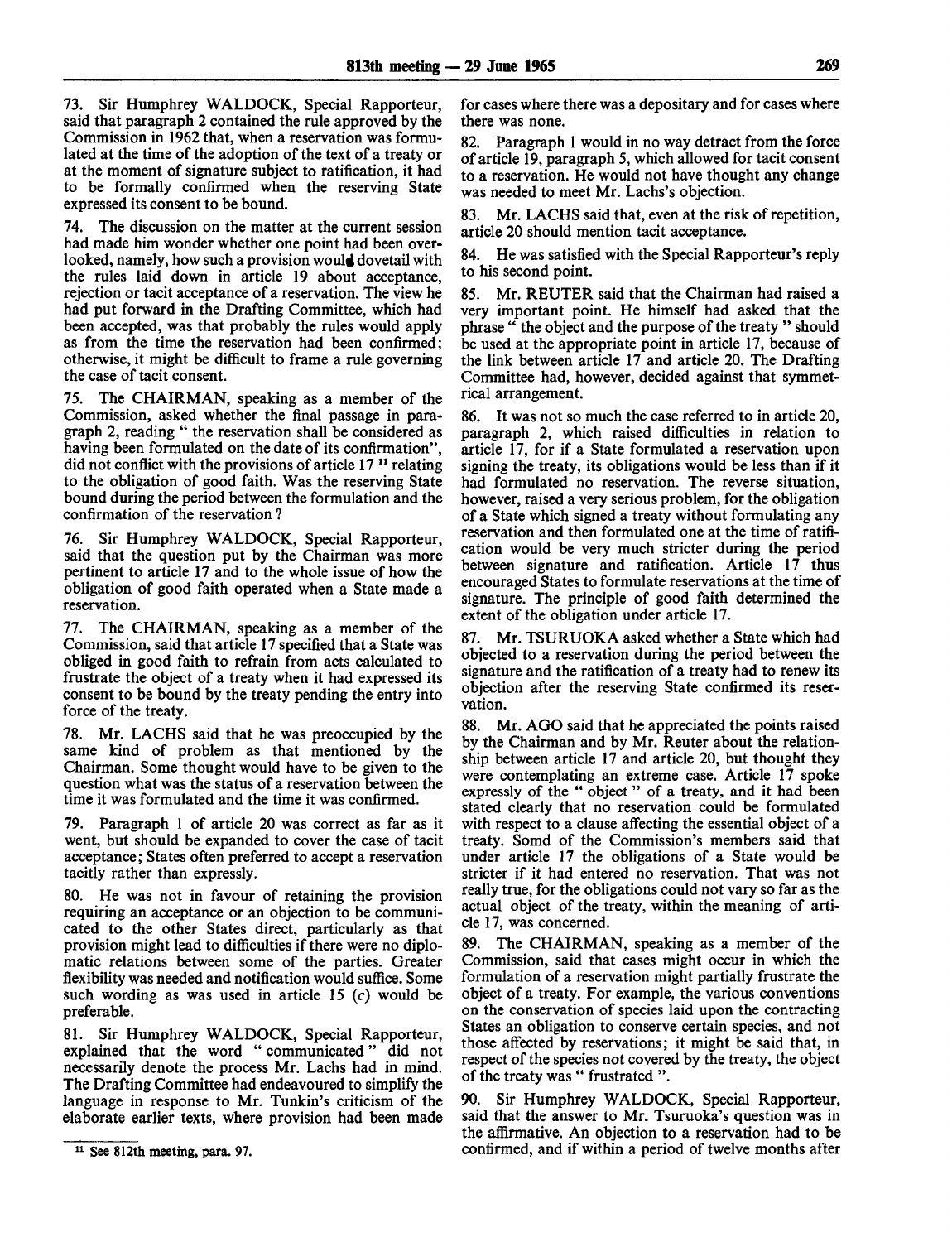the instrument expressing consent to be bound by a treaty had been deposited by the reserving State an objection was not made, the inference was that the reservation had been accepted.

91. The Chairman had raised an interesting academic point, but Mr. Ago was right in thinking that the Commission would run into difficulties if it sought to consider reservations in the context of the application of article 17. The point was covered by the notion of good faith, whether referred to explicitly or not, dealt with in that article.

92. Mr. ROSENNE said that the Special Rapporteur's reply to Mr. Tsuruoka had raised serious doubts in his mind about the advisability of retaining the last sentence in paragraph 2, as it would greatly complicate matters if a double confirmation of an objection to or an acceptance of a reservation was required for multilateral treaties. The Drafting Committee should consider clarifying that point. There should be a precise correlation between article 19, paragraph 6, and article 20, paragraph 2.

93. The CHAIRMAN suggested that article 20 should be referred back to the Drafting Committee.

*It was so agreed.*<sup>12</sup>

ARTICLE 21 (Legal effects of reservations)<sup>13</sup>

94. The CHAIRMAN invited the Commission to consider the new text of article 21 proposed by the Drafting Committee, which read :

" 1. A reservation established as effective with regard to any other party in accordance with articles 18, 19 and 20:

*(a)* Modifies for the reserving State the provisions of the treaty to which the reservation relates to the extent of the reservation; and

*(b)* Modifies those provisions to the same extent for such other party in its relations with the reserving State.

2. The reservation does not modify the application of the provisions of the treaty for the other parties to the treaty *inter se.*

3. When a State objecting to a reservation agreed nevertheless to consider the treaty in force between itself and the reserving State, the provision to which the reservation relates does not apply as between the two States to the extent of the reservation. "

95. Sir Humphrey WALDOCK, Special Rapporteur, said that the new text of article 21 contained no change of substance. The Drafting Committee had spent some time in considering whether paragraph 1 *(a)* should refer to a reservation modifying the provisions or to one modifying the application of the provisions of a treaty.

96. Paragraph 3 dealt with the case—not altogether easy to express—where a State, though objecting to a reservation, nevertheless regarded the treaty, except for the provision to which the reservation related, as in force between itself and the reserving State.

97. Mr. LACHS said that the meaning of the word " modifies " in paragraph 1 should be carefully explained in the commentary, because it should denote all possible types of reservations: the elimination of a clause, the reduction or the extension of an obligation.

98. It seemed inappropriate to refer to " provisions " (in the plural) when a reservation might apply to only one article or even to one part of one article in a treaty.

99. Some modification of paragraph 3 was necessary in order to indicate that an objection to a reservation to a treaty as a whole, as distinct from a reservation to one of its provisions, should be treated as an exception.

100. Mr. CASTREN said that he could accept the changes suggested by Mr. Lachs.

101. He also thought the Drafting Committee could delete paragraphs 2 and 3. Paragraph 2 followed from and merely elaborated on the previous paragraph. Paragraph 3 did not specify whether a State which had objected to a reservation and which agreed nevertheless to consider the treaty in force between itself and the reserving State had to renew the objection, a point to which Mr. Tsuruoka had drawn attention earlier. If the objection was not renewed, it was, in effect, withdrawn.

102. Mr. ROSENNE said that further thought should be given to the question whether or not the word " modifies " was appropriate in the context.

103. Paragraph 1 *(a)* should be re-worded so as to indicate that a reservation affected the application of the treaty and not its provisions.

104. Mr. RUDA asked whether the word " effective " meant " valid " (válida in Spanish) or whether it meant something more than the Spaninsh word *efectiva,* which had no meaning in law.

105. Sir Humphrey WALDOCK, Special Rapporteur, said that, as far as the English language was concerned, the word " effective " did not bear any connotation of the reservation being absolutely valid; such a meaning would be injudicious in the context, now that the Commission had decided to adopt acceptance or objection as the criterion for establishing the validity of a reservation in regard to each individual State.

106. Mr. AGO said that in his opinion the Special Rapporteur was right in saying that the word " valid ' could not be used. Nor did he think that the expression " established as effective" could be translated into French as *devenue effective;* the correct rendering would be *ayant pris effet.*

107. Mr. Rosenne had suggested that paragraph 1 *(a)* should speak of " the application of the treaty " rather than " the provisions of the treaty "; but surely it was the treaty itself that came into force as between the two parties in its modified form. The modifications made by the reservation did not affect the application of the treaty.

108. Paragraph 3 should stand, for without it very grave doubts might arise, in that the State which had objected to a reservation would be uncertain whether the treaty came into force, with or without that reservation. In international law, the fact that an objection was not renewed would not mean that it had been withdrawn. A question of principle was involved.

<sup>&</sup>lt;sup>12</sup> For resumption of discussion, see 816th meeting, paras. 54 and 55.

<sup>&</sup>lt;sup>18</sup> For earlier discussion on the section concerning reservations, see 796th meeting, paras. 9-58, 797th meeting, paras. 5-78, 798th meeting, 799th meeting, paras. 10-85, and 800th meeting.